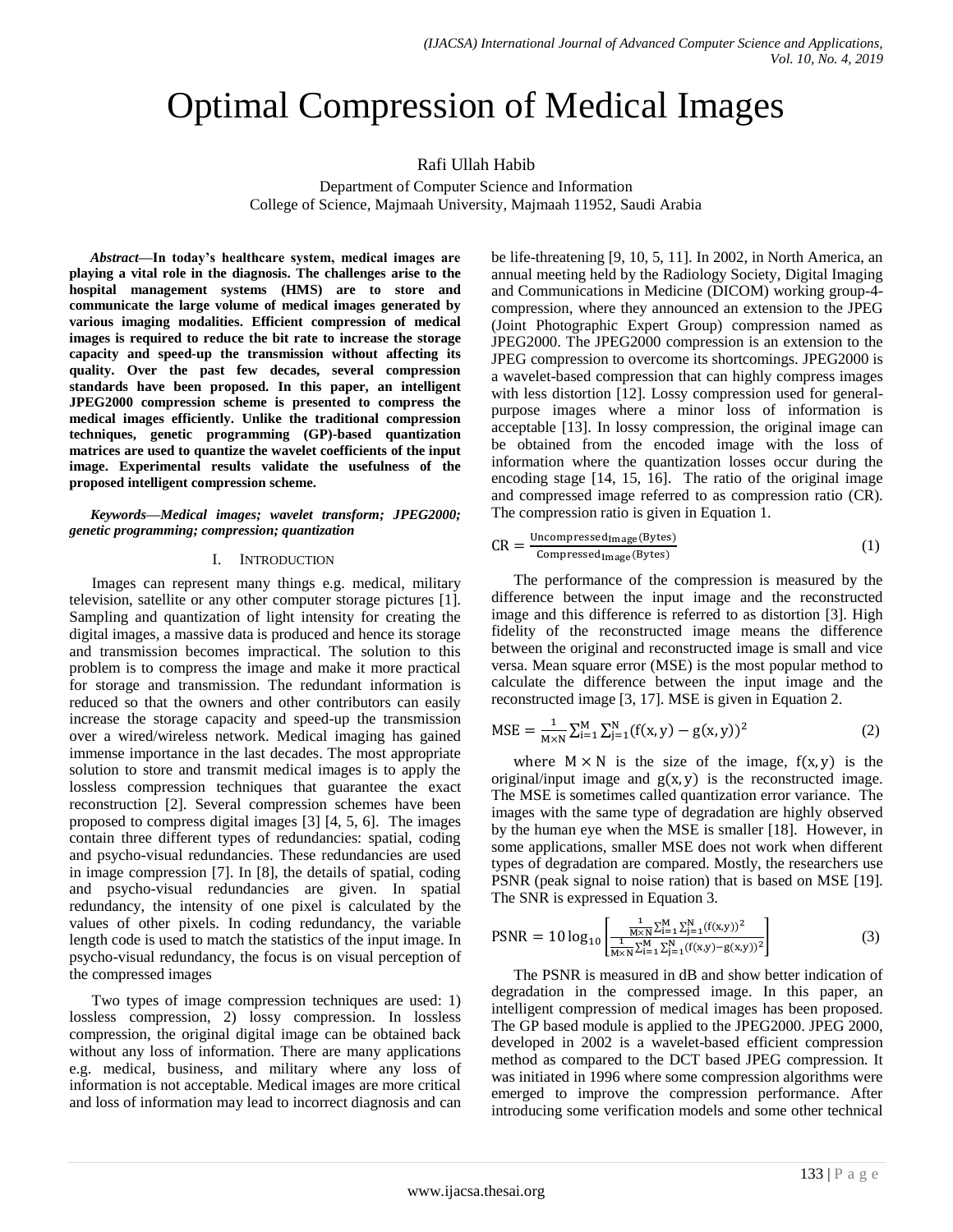contributions, JPEG2000 become an international standard [20]. A fast approach of the wavelet transform, which is also called a second-generation transform, is used. It is an integer wavelet transform (iWT), using a lifting scheme [21]. Integer discrete cosine transform (iDCT) based JPEG lossless compression of medical images. In iDCT-based compression, Watson's standard quantization matrix of size  $8 \times 8$  is used to quantize the iDCT coefficients [22, 23]. Fig. 1 shows the Watsons' perceptual quantization matrix. iDCT is a fast and efficient transformation where we do not lose any of the information. Watson's quantization matrix although good enough for quantizing the image blocks and gives us imperceptible alteration. However, it does not provide optimum results. In the proposed work, the featured based quantization matrices are used that are generated by using the GP module. GP module is discussed in detail in Section 4.

| 16 |    |          |          | 11 10 16 24 | 40               | 51  | 61  |
|----|----|----------|----------|-------------|------------------|-----|-----|
| 12 | 12 | 14       | 19       | 26          | 58               | 60  | 55  |
| 14 | 13 |          | 16 24    | 40          | 57               | 69  | 56  |
| 14 | 17 |          | 22 29 51 |             | 87               | 80  | 62  |
| 18 |    | 22 37    | 56       |             | 68 109           | 103 | 77  |
| 24 |    | 35 55 64 |          |             | 81 104 113       |     | 92  |
| 49 | 64 | 78       | 87       |             | 103 121          | 120 | 101 |
| 72 |    |          |          |             | 92 95 98 112 100 | 103 | 99  |
|    |    |          |          |             |                  |     |     |

Fig. 1. Watsons'  $8 \times 8$  Standard Quantization Matrix.

Rest of the paper is summarized as follow: Literature survey is presented in Section II. In Sections III and IV, the Image file formats and GP module are discussed respectively. The proposed method and experimental results are discussed in Sections V and VI respectively. Conclusion and future directions are presented in Section VII.

# II. LITERATURE SURVEY

In 2014, SVD (Singular Value Decomposition) and wavelet-based lossy compression have been proposed [24]. Low singular values are neglected by using SVD and then restore the image. The restored image is then compressed again by applying the WDR (wavelet difference reduction) and an improved result in terms of visual perception, are obtained.

In 2016, Kozhemiakin et al. proposed a lossy compression of Landsat multispectral images [25]. Two facts, degree of correlation and the inherent noise along with its properties have been taken into account to compress the image. Similarly, in [26, 27], the DTT (Discrete Tchebichef Transform) based lossy compression is proposed under the JPEG standard. It provides similar performance for lossy compression like DCT based JPEG compression but it does not work for lossless. This issue has been raised by Xiao et al. in [28].

Several lossless image compression schemes have been proposed especially for medical image applications. Unlike DCT that is used in JPEG lossy compression, a fast transformation, integer DCT (iDCT) has been used to reconstruct the original image without any loss of information [29]. In [28], a lossless image compression based on DTT has been proposed that reduce the computational complexity and improve the compression rate.

In [30], a lossless compression based on segmentationbased compression is introduced. Instead of compressing the whole image, the regions of interest (ROI) zone is extracted from the image and then apply the lossless compression. This improves the compression rate without losing much information. Lossless compression of medical images has been proposed in [31]. The scheme is based on HEVC (High-Efficiency Video Coding) intra coding. The anatomical medical images are characterized by large-scale edges. HEVC intra coding compression scheme is applied to different types of medical image like CT, MRI, X-Ray images.

A compression technique for telemedicine images using the DICOM format has been proposed by [32]. The delimiter based lossless compression is applied to telemedicine images. In the encoding side, an image is converted to a row vector where the number of continuous unique elements with repetitions is evaluated. The same process is reversed and a better quality reconstructed image is obtained. They compare their proposed scheme with [33, 34], in terms of compression ratio.

Compression of CT and MRI images is proposed in [35]. The author evaluates the perceptual quality of the compressed image. In image-based diagnosis, it is very important to understand the human perception of medical image quality. The authors are focusing on the measurement of the visual perception of the compressed CT and MRI images. Similarly, a block-based lossless compression for medical images has been introduced [36]. Before applying the Huffman encoder on the coefficient to compress the medical image, the authors applied DCP (DC prediction), effective NTB (Non-transformed block) validation and truncation method.

Wavelet-Based medical image compression has been proposed [37]. The authors investigate the improvement in the JPEG2000 for volumetric medical image compression. The authors tested their technique on CT scan, MRI and ultrasound images. They develop a generic codec framework, which supports the JPEG2000 compression with its volumetric extension.

A block-based lossless compression of medical images has been proposed [38]. After decomposing the image using integer wavelet transform (IWT), the low level i.e. approximation subband is passed through the lossless Hadamard transform. Correlations inside the blocks are removed by using the Hadamard transformations. The compression ratio of medical images, as well as generalpurpose images, is improved. Similarly, several schemes have been proposed in the last decade for the lossless compression of medical images [39, 40, 41].

# III. IMAGE FILE TYPES

Image formats are the standards for organizing and storing images in a computer system. Images contain digital data that can be rasterized for display on the computer or any other digital display. The format specifies how the information is encoded to be stored in the storage devices. The images may store information in compressed, uncompressed or vector format. The images can be stored in so many formats. Each image file type has a specific, yet different purpose and has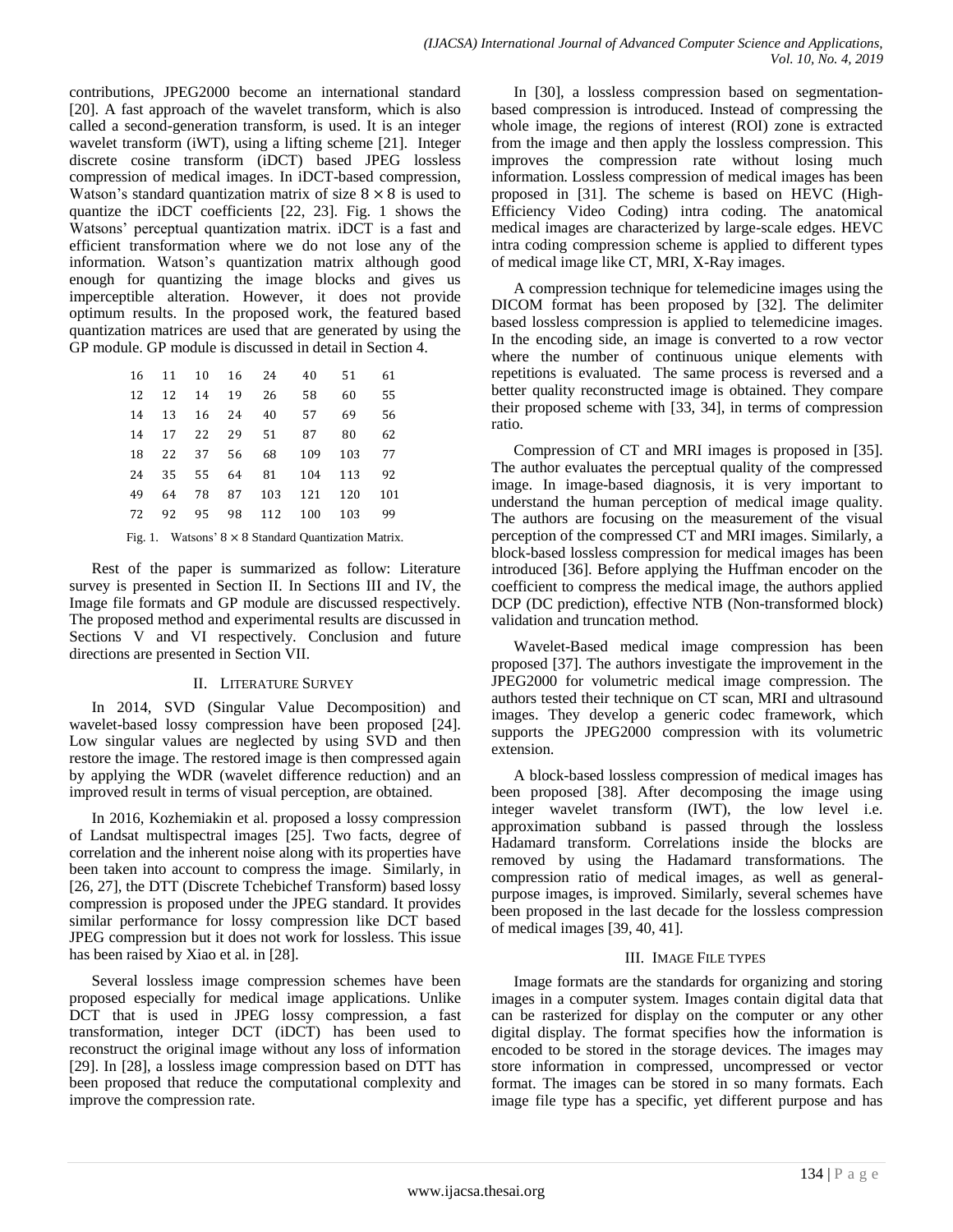advantages and disadvantages. Details of some of the most popular file formats that are used in different areas are given in Table II. The general description, proc, cons, and some of the features are explained in [42, 43].

# IV. GP MODULE

Genetic programming is an intelligent search technique that is used in numerous applications. GP is a machine learning technique based on natural selection and genetics [44]. It is based on the stochastic method, where randomness plays an important role in searching and learning [45]. The quantization step in JPEG2000 compression, GP based matrices that are based on Watsons' standard quantization matrix, are used to quantize the wavelet coefficients of the image to be compressed. These matrices are referred to as Genetic Quantization Matrices (GQMs). Compression measurement has been used in the fitness function. The focus is on the compression ratio using GP based JPEG2000 compression for the most sensitive images i.e. medical images. An initial random population is evaluated. The best individuals are reserved and all others are deleted. The retained children make a new generation and the process continues until the termination criterion is satisfied. The block diagram for the GQM is given in Fig. 2. Different functions of the GP module used in the proposed method are as follows:

# *A. GP Function Set*

It is the set of operators to be used in the GP module. In the proposed work, plus, minus, kozadivide, mylog, sin, and some constants are used. The matrix Wat\_St is used as one of the operands. The generated GP-based matrices are based on the Watsons' standard quantization matrix.

# *B. Fitness Function*

The individuals are evolved by using the fitness function. The performance is evaluated by the compression ratio i.e. bits per pixel (bpp), PSNR and SSIM. The PSNR is the visual perception of the compressed image. In addition, the structural similarity index module (SSIM) has been used as a perceptual measurement where the structural similarity is measured. The bit rate is the bits produced by the encoder. Feedback is provided to the GP module that represents the fitness of the individual. The best score of the individual is indicating the best performance. Four basic arithmetic operators along with the Log and exponent are used in the fitness function. The measurement used to evaluate the performance of the proposed approach is given in the fitness function. The formula for the fitness function is given in Equation 4.

$$
fitness = \alpha_1 \times bpp + \alpha_2 \times \frac{psNR}{50} + \alpha_3 \times SSIM
$$
 (4)

The constants  $\alpha_1$ ,  $\alpha_2$ ,  $\alpha_3$  are the weighting parameters that are decided according to the application. The compression ratio is measured by bpp. This measurement means how many bits are required for each pixel in the compressed image. In grayscale images, one bye (8 bits) is required to store each pixel. After compression, the bits per pixel are highly reduced to improve the storage cost and transmission time. For example,  $bpp = 0.50$  means that only 0.5 bits are required for each pixel of a compression image. Although, in medical image applications, the focus is on visual perception so the

constants associated with PSNR and SSIM are given a high weight. PSNR is divided by a constant number in order to scale its value.

# *C. Population Initialization*

In GP random population of the individuals are generated. The most commonly used methods for initializing the population are "full  $-$  and  $-$  grow" and "ramped half  $$ and - half" methods. In the proposed scheme, the " ramped half  $-$  and  $-$  half" method is used.

# *D. Termination Criteria*

After fulfilling one of the following criteria, the simulation is terminated.

- The fitness/target score is achieved. The fitness score is application dependent. In medical image application, the fitness score must be high.
- The fitness value repeats.
- The number of generations completed.
- The error becomes less than a pre-defined threshold. Same as fitness score, this termination criterion is also critical. In this research work, the error parameter is not used as a part of the fitness function.

# *E. GP Operators*

In the proposed GP module, the most common GP operators, Crossover, mutation and replication are used to produce the new generation. Crossover creates the offspring by exchanging the genetic material of two individual parents. It searches for the best solution. Rapid exchanges in populations are introduced by mutation. In replication, the individual in a population is copied to the next generation. Generally, the crossover operator is kept with a high ratio. Table I shows all of the GP module settings.

TABLE I. CGP PARAMETER SETTING

| <b>Objectives</b>         | <b>Evolving optimum output</b>                                                                                                                                                 |  |  |  |  |
|---------------------------|--------------------------------------------------------------------------------------------------------------------------------------------------------------------------------|--|--|--|--|
| <b>Fitness</b>            | bpp, PSNR and SSIM                                                                                                                                                             |  |  |  |  |
| <b>Operators</b>          | plus, minus, myLog, times, kozadivide, cos, exp                                                                                                                                |  |  |  |  |
| <b>GP</b> Operators       | Crossover, Mutation, Replication                                                                                                                                               |  |  |  |  |
| Operands                  | Wat_st, wavelet_coeff, constants                                                                                                                                               |  |  |  |  |
| Selection                 | Generational                                                                                                                                                                   |  |  |  |  |
| <b>Expected Offspring</b> | rank89                                                                                                                                                                         |  |  |  |  |
| <b>Initial Population</b> | Ramped half-and-half                                                                                                                                                           |  |  |  |  |
| Termination<br>Criteria   | The fitness score achieved<br>The fitness score repeats<br>The number of generations reaches the pre-defined<br>number.<br>The error becomes less than a pre-defined threshold |  |  |  |  |
| Sampling                  | Tournament                                                                                                                                                                     |  |  |  |  |
| Survival                  | Keep the best                                                                                                                                                                  |  |  |  |  |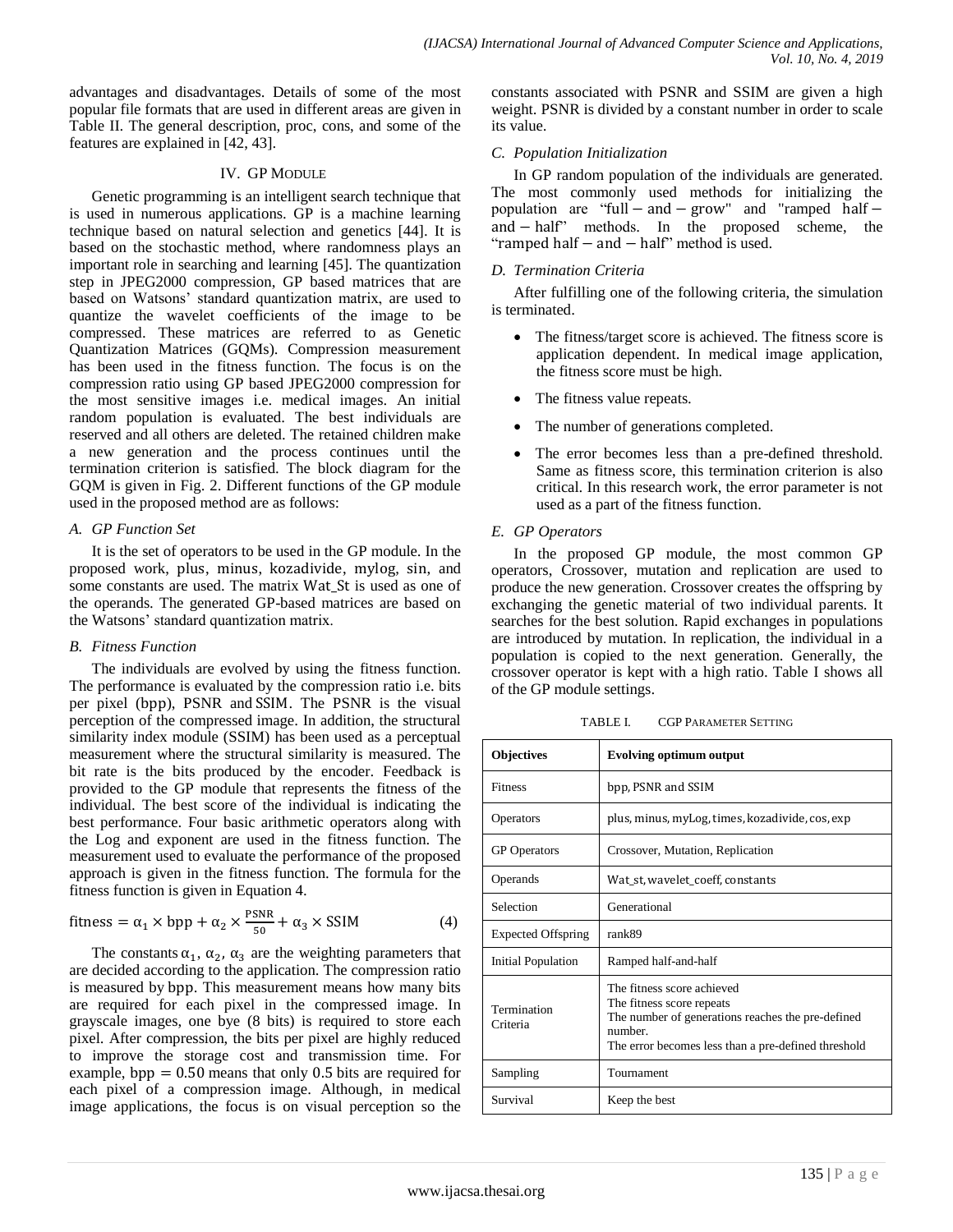|                                    | <b>BMP</b>                                                                                                                                                   | <b>JPEG</b>                                                                                                                                                                            | <b>JPEG2000</b>                                                                                                                                                                            | <b>TIFF</b>                                                                                                                                       | <b>GIF</b>                                                                                                                                                                                                          | <b>RAW</b>                                                                                                                                                                                | <b>PNG</b>                                                                                       | <b>DICOM</b>                                                                                                                                                                                                                                 |
|------------------------------------|--------------------------------------------------------------------------------------------------------------------------------------------------------------|----------------------------------------------------------------------------------------------------------------------------------------------------------------------------------------|--------------------------------------------------------------------------------------------------------------------------------------------------------------------------------------------|---------------------------------------------------------------------------------------------------------------------------------------------------|---------------------------------------------------------------------------------------------------------------------------------------------------------------------------------------------------------------------|-------------------------------------------------------------------------------------------------------------------------------------------------------------------------------------------|--------------------------------------------------------------------------------------------------|----------------------------------------------------------------------------------------------------------------------------------------------------------------------------------------------------------------------------------------------|
| <b>Short</b><br><b>Description</b> | It is very<br>common and<br>is widely used<br>on the<br>Windows<br>platform. Can<br>be<br>compressed<br>but not<br>supported by<br>all the image<br>viewers. | Generally,<br>digital cameras<br>are using the<br>JPEG format.<br>This is a very<br>common<br>compressed<br>format used in<br>storage and<br>communication<br>through the<br>internet. | It is an<br>extension of<br>the JPEG<br>standard.<br>Able to store<br>lossless data.<br>Have better<br>compression<br>level (CL).<br>Several<br>browsers do<br>not support<br>this format. | Used for<br>storing images<br>losslessly. It is<br>mostly<br>supported by<br>image-<br>manipulation<br>applications,<br>scanning,<br>faxing, etc. | Lossless<br>compression is<br>allowed to<br>reduce the<br>colour range to<br>256 levels.<br>Replaced by<br>PNG after<br>fearing over<br>patent issues,<br>Used for<br>animation and<br>is supported by<br>browsers. | Since each<br>camera<br>manufacturer<br>has one or<br>several<br>formats, it<br>relates to<br>several image<br>formats. It<br>contains the<br>data acquired<br>by unprocessed<br>sensors. | It is an<br>extension to<br>the GIF. 256<br>colour<br>limitation is<br>removed in<br>this format | DICOM is used<br>for communication<br>and management<br>of medical<br>imaging<br>information and<br>related data. The<br>most commonly<br>used to store and<br>transmit medical<br>images. Most of<br>the hospital<br>adopted this<br>format |
| <b>Lossless</b>                    | Yes                                                                                                                                                          | N <sub>0</sub>                                                                                                                                                                         | Yes (Lossless<br>& Lossy)                                                                                                                                                                  | Yes                                                                                                                                               | Yes                                                                                                                                                                                                                 | Yes                                                                                                                                                                                       | Yes                                                                                              | Lossless                                                                                                                                                                                                                                     |
| Animation                          | No                                                                                                                                                           | No                                                                                                                                                                                     | Yes                                                                                                                                                                                        | No                                                                                                                                                | Yes                                                                                                                                                                                                                 | N <sub>0</sub>                                                                                                                                                                            | Yes                                                                                              | No                                                                                                                                                                                                                                           |
| <b>Developed</b><br>by             | Microsoft                                                                                                                                                    | Joint<br>Photographic<br><b>Experts Group</b>                                                                                                                                          | Joint<br>Photographic<br>Experts<br>Group                                                                                                                                                  | Adobe                                                                                                                                             | CompuServe                                                                                                                                                                                                          | Camera<br>manufacturer                                                                                                                                                                    | W3C<br>(donated by<br>PNG.<br>Development<br>Group)                                              | <b>ACRNCMA</b><br>(American College<br>of Radiology and<br><b>National Electrical</b><br>Manufacturer<br>Association)                                                                                                                        |
| Common<br>use                      | Image editing                                                                                                                                                | Camera,<br>photography,<br>Web<br>commutations.                                                                                                                                        | <b>JPEG</b><br>replacement,<br>HD imaging                                                                                                                                                  | Scanned<br>images, HD<br>imaging.<br>Photographs<br>without<br>quality loss                                                                       | Animation<br>Simple web<br>graphics                                                                                                                                                                                 | <b>HDR</b><br>photography,<br>Archiving                                                                                                                                                   | Logos, Icons,<br>web<br>graphics,<br>illustrations,<br>text<br>rendering<br>etc.                 | Storing and<br>transmitting<br>medical images.                                                                                                                                                                                               |
| Proc                               | An<br>uncompressed<br>format and<br>perfect, near<br>to the real<br>universal<br>compatibility                                                               | Small file size<br>Widely<br>supported<br>format<br>Compatibility<br>Good colour<br>range                                                                                              | Small file size                                                                                                                                                                            | Lossless.<br>Compatible<br>with PCs and<br>Macs,<br>Multiple<br>images can be<br>saved in one<br>file                                             | Lossless<br>compression,<br>Smaller file<br>sizes, Simple<br>animations<br>video clips,<br>Widely<br>supported the<br>format                                                                                        | Lossless                                                                                                                                                                                  | Widely<br>accepted<br>format,<br>Lossless<br>Transparency<br>support                             | Developing time<br>consumption is<br>very low. The<br>speed improve the<br>efficiency in terms<br>of the care patient<br>and other<br>healthcare<br>processes                                                                                |
| Cons                               | Large file size                                                                                                                                              | Lossy<br>compression<br>It is not good<br>for text,<br>graphics and<br>other<br>illustrations                                                                                          | Processor<br>intensive                                                                                                                                                                     | s/w<br>compatibility<br>issues, Not<br>good for web<br>graphics,<br>Large file size                                                               | Limited to 256<br>colours<br>Web colours<br>only<br>No<br>transparency                                                                                                                                              | Large file size                                                                                                                                                                           | Complex and<br>larger, Only<br>supports web<br>colours<br>(RGB),<br>Limited<br>compatibility     | Too many optional<br>fields are to be<br>entered. Therefore,<br>sometimes,<br>incorrect data is<br>entered and some<br>are incomplete.                                                                                                       |

| TABLE II. | <b>COMPARISON OF DIFFERENT IMAGES FORMATS</b> |  |  |
|-----------|-----------------------------------------------|--|--|
|           |                                               |  |  |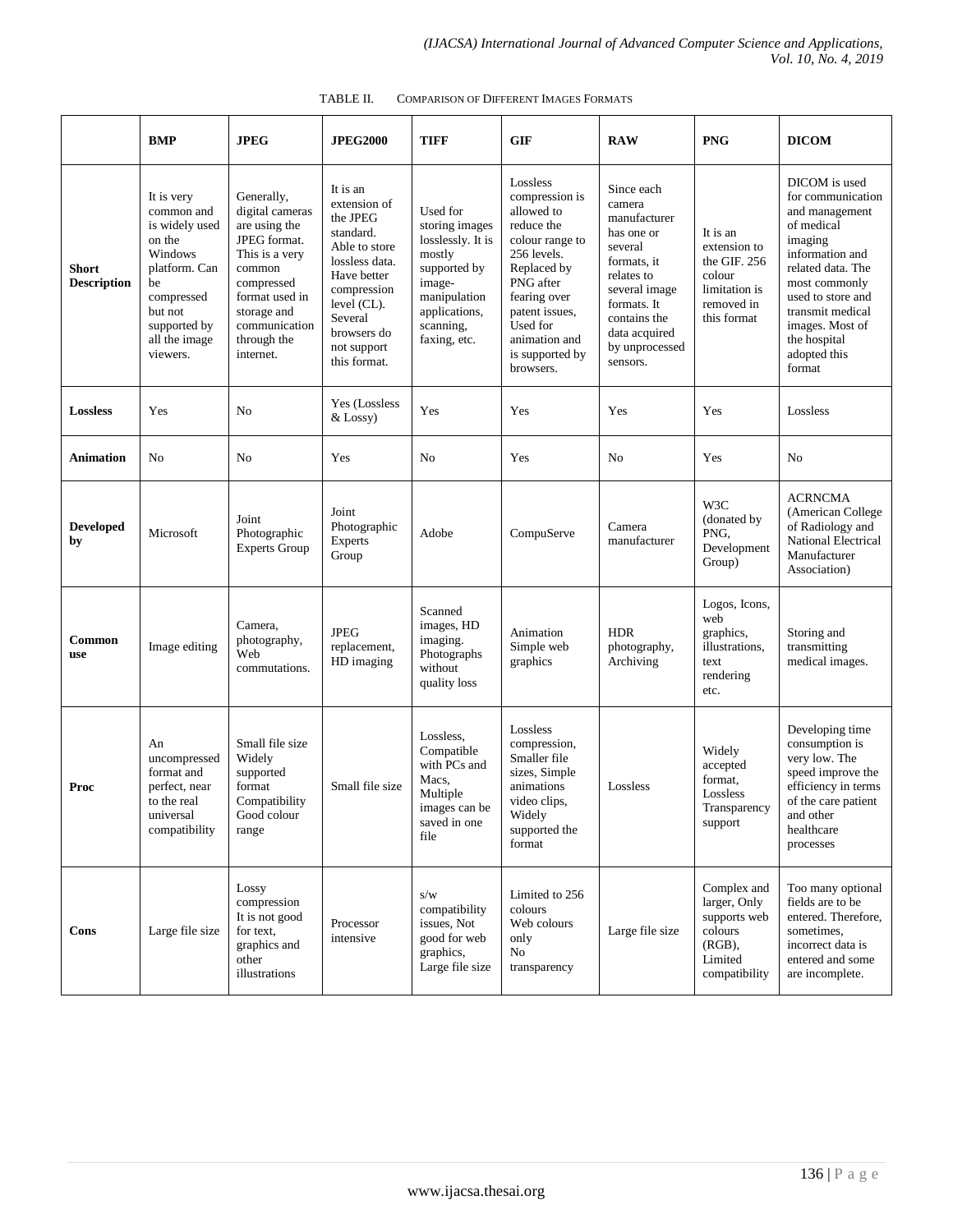

#### V. PROPOSED ALGORITHM

In this paper, an intelligent JPEG2000 compression has been introduced to compress medical images. In digital image compression, either DCT based JPEG compression or waveletbased JPEG2000 compression; the coefficients are quantized by using Watson's standard perceptual quantization matrix of size  $8 \times 8$ . This standard quantization matrix provides much better results for all types of images but not the optimum one. In the proposed work, the featured based quantization matrices are generated using genetic programming according to the required compression ratio. The block diagram of the GP based JPEG2000 compression scheme (encoding and decoding) are shown in Fig. 3.

In JPEG2000, to avoid the artefacts appeared in the compressed image, lifting based integer wavelet transform is used to transform the image before quantization [21].

The input image is pre-processed before decomposition. The pre-processing is image tiling, DC level shifting and colour transformation if it is a coloured image. The colour is transformed from RGB channels to Y Cb Cr channels. The input image is decomposed by using lifting based integer wavelet transform. By wavelet decomposition, both the approximation and frequency details of the image are obtained. The frequency details are horizontal, vertical and diagonal details. A reversible biorthogonal CDF 5/3 wavelet transform is used where only integer coefficients are used to avoid the quantization noise. Fig. 4 shows a two-level wavelet decomposition of an image.

The coefficients obtained by decomposing the input image, are quantized similar to the JPEG lossy compression. In this step, instead of using Watsons' perceptual quantization matrix, GP based generated matrices (GQMs) are used to quantize the coefficients. These matrices are featured based and provide the best results in terms of compression ration without affecting the perceptual; quality of the compressed image. The input parameters were tuned For example, the maximum tree level is 31, the maximum The PSNR, bpp and SSIM were also set to the maximum values. Some of the parameters were used with their default values. The numerical pre-fix expression has been generated while generating GQM. The quantization step is repeated until a fitness criterion is fulfilled. Once, GQM is generated and checked by using the fitness function, it is selected for quantizing the corresponding block of wavelet coefficients. The quantization function is to map the floatingpoint values to integer values that are efficiently processed by the entropy encoder.

For entropy encoding, code-blocks are the fundamental objects. After decomposition of the image, all of the subbands are divided into rectangular blocks called the precinct and then further divided into non-overlapping blocks called code blocks. Each block is then entered to the entropy encoder that encodes the blocks independently.

In entropy encoding, the coefficients in the code-block are separated into bit-planes. An example entropy encoder is shown in Fig. 5.

The contextual information of the bit-plane data is collected by coding passes. The arithmetic encoder then receives the collected data to generate compressed bit-stream. There are three types of coding passes 1) Significance propagation pass, 2) Magnitude refinement pass, 3) Clean-up pass. For each code block, a separate bit-stream in packet form is generated. If multiple layers are used to encode, the code-block bit-streams are distributed across different packets corresponding to different layers. Therefore, each layer consists of a number of bit-plane coding passes from each code-block in the tile.





| L2                     | LH2 |     |
|------------------------|-----|-----|
| HL2<br>HH <sub>2</sub> |     | LH1 |
|                        | HL2 | HH1 |

Fig. 4. Two Level Wavelet Decomposition of an Image.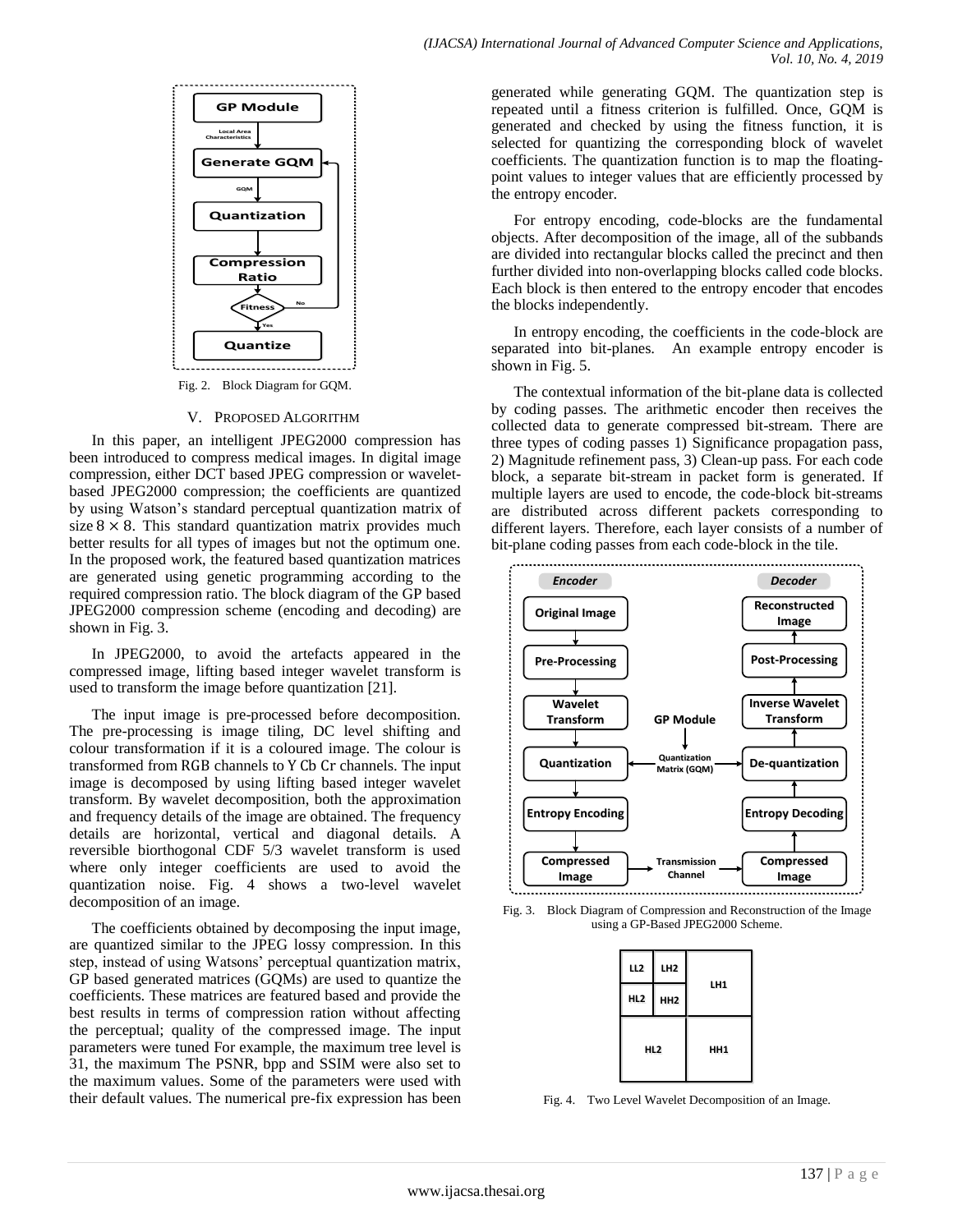

Once the image is compressed, it can be stored and transmitted any without perceptual degradation. The reconstruction process is the inverse of the compression encoding process. The input image to the decoding side is the compressed image. First entropy decoding is applied and then de-quantized. For de-quantization, the function expression is used that was generated on the encoding side. The function expression is given before the conclusion section. The same GQMs are generated to de-quantize the coefficients. Further, the inverse lifting based integer wavelet transform is applied. The coefficients are then post-processed to get the reconstructed image.

#### VI. EXPERIMENTAL RESULTS

MRI image for brain tumours of size  $256 \times 256$  has been used to test the proposed scheme [46]. The algorithm is also tested on the CT and Ultrasound scan. Experimental work has been carried in a MATLAB environment. For the GP simulation, GPLAB toolkit has been used [47, 48]. As compared to the other proposed lossless compression schemes, the proposed technique provides better results in terms of visual perception and compression ratio. The performance comparison of the proposed approach in terms of PSNR and SSIM values with [32, 33, 37] is shown in Table III. The algorithm provides a high compression ratio without affecting the perceptual similarity of images. The compression percentage is considerably increased as compared to others. The PSNR and the compression percentage depend on the compression ratio (bpp). When the bit rate is improved then PSNR, SSIM and compression percentage is degraded accordingly. The compression percentage is calculated in Equation 5.

$$
CL = (1 - \frac{\text{Compressed FileSize}}{\text{Original FileSize}}) \times 100
$$
 (5)

The sample MRI, CT and ultrasound images used in the experimental work are given in Fig. 6.



Fig. 6. The Sample Medical Images: Brain MRI, Brain CT and Liver Ultrasound Images.

TABLE III. PERFORMANCE COMPARISON WITH DELIMITER BASED COMPRESSION [32], OBJECT-BASED DPCM [33], AND VOLUMETRIC-BASED COMPRESSION [37]

| <b>Measures</b> | <b>Images</b>              | $[32]$                  | $[33]$                | $[37]$                                       | <b>Proposed</b>                              |
|-----------------|----------------------------|-------------------------|-----------------------|----------------------------------------------|----------------------------------------------|
| <b>PSNR</b>     | CT:<br>MRI:<br>Ultrasound: | ×                       | $\times$              | $\approx$ 58<br>$\approx$ 57<br>$\approx$ 38 | $\approx 60$<br>$\approx 62$<br>$\approx 47$ |
| <b>SSIM</b>     | CT:<br>MRI:<br>Ultrasound: | ×                       | $\times$              | $\times$                                     | .97<br>.98<br>.93                            |
| CR              | CT:<br>MRI:<br>Ultrasound: | 1.509<br>1.536<br>1.525 | 1.815<br>1.727<br>Nil | 1.45<br>1.58<br>1.84                         | 1.21<br>1.23<br>1.39                         |
| CL              | CT:<br>MRI:<br>Ultrasound: | $\times$                | ×                     | $\times$                                     | $\approx 55\%$                               |

Quantization matrices generated through GP module gives the optimum compression ratio. After applying the techniques on the selected set of images, the compression ratio is calculated. Decomposition of one of the images using lifting based integer wavelet transform is given as:

waveName =  $liftwave('cdf5.3', 'Int2Int')$ 

 $[LL1, HL1, LH1, HH1] = lwt2(double (CT_Image), waveName)$ 

 $[LL2, HL2, LH2, HH2] = lwt2(double(HH1), waveName)$ 

 $[LL3, HL3, LH3, HH3] = lwt2(double(VV1), waveName)$ 

Where LL is the approximation subband and others are frequency subbands.

Normally, the performance of the compression technique is measured by the compression ratio. However, other measurements like perceptual similarity and compression level are also measured in the proposed approach. In Table III, it can be seen the performance of the proposed approach with the compression schemes. The available measurements with previous techniques are considered. The CL i.e. the percentage of the compression is much better as compared to [32]. The average CL of JPEG2000 compression for CT, MRI and ultrasound images is 50%. In [33], the compression is objectbased, therefore, the compression rate varied according to the size of the object i.e. region of interest (ROI). SSIM, which is the structured similarity measurement, is given only in the proposed technique.

## VII.CONCLUSIONS

The standard JPEG compression scheme uses a DCT transformation to describe the image. This transformation has a disadvantage non-locality that is overcome in the JPEG2000 compression scheme. JPEG2000 is wavelet-based compression where the fast approach of discrete wavelet transform has been used. The standard JPEG2000 uses the Watsons' perceptual quantization matrix to quantize the wavelet coefficients. This standard matrix provides reasonably good results but not the optimum one. Hence in this paper, a GP based quantization matrices (GQMs) are generated before quantization. These matrices are featured based matrices where the quantization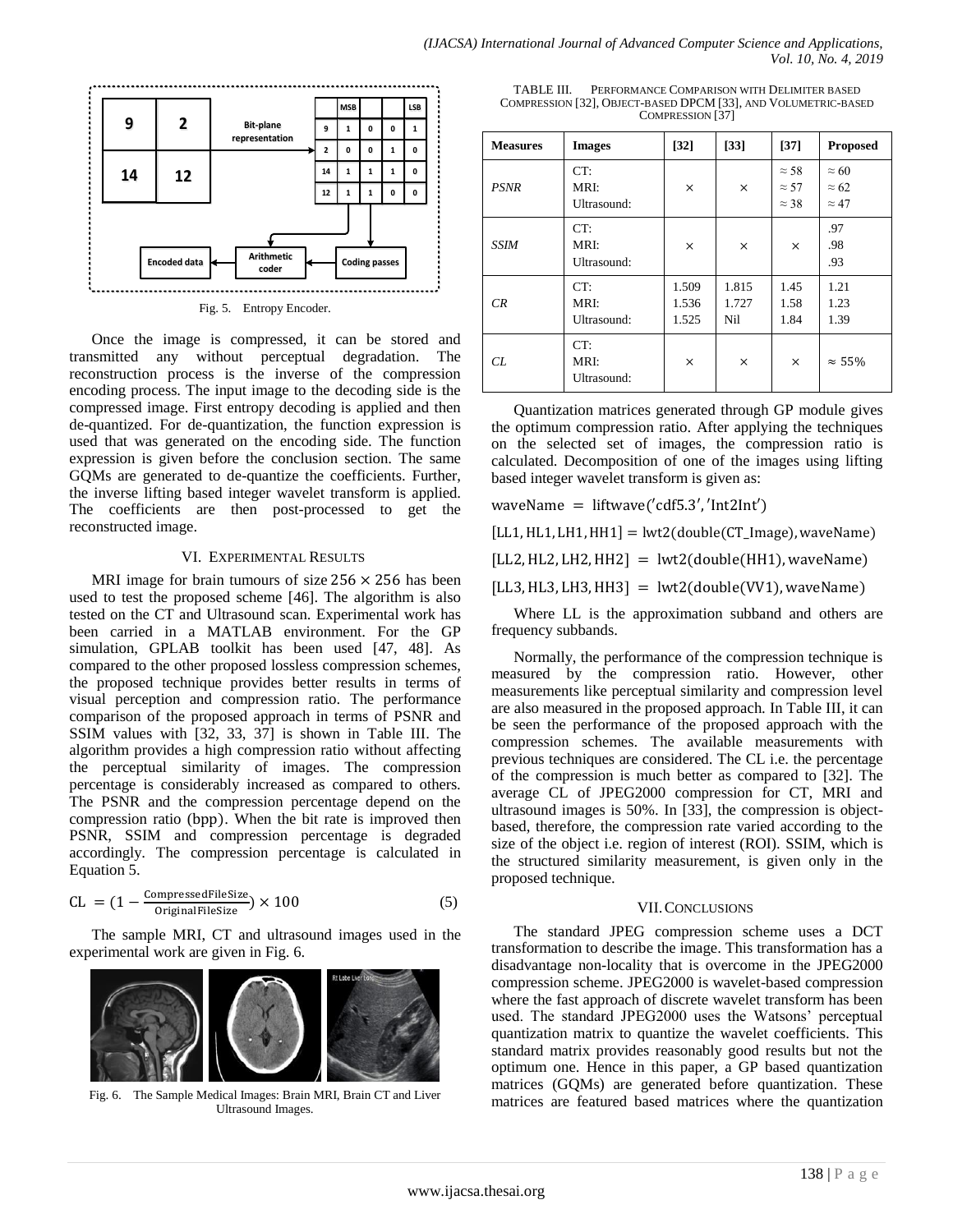values vary according to the input image block (region). The compression is totally application dependent where the requirements can be set as a fitness function. Usually, in medical image application, the focus is on the visual perception of the compressed image. The proposed approach can be used for any other sensitive application i.e. military application.

An exemplary numerical expression in prefix form, developed by GP, is given as:

'minus(kozadivide(Wat\_st,0.13117),kozadivide(kozadivide (minus(kozadivide(Wat\_st,0.13117),kozadivide(kozadivide(0.8 2031,0.70212),kozadivide(Wat\_st,mylog(sin(0.34645))))),0.70 212),kozadivide(Wat\_st,minus(kozadivide(Wat\_st,0.13117),ko zadivide(kozadivide(minus(kozadivide(Wat\_st,0.13117),kozad ivide(kozadivide(0.82031,0.70212),kozadivide(Wat\_st,mylog( sin(0.34645))))),0.70212),kozadivide(Wat\_st,mylog(sin(0.3464 5))))))))'

#### ACKNOWLEDGMENT

The author would like to thank Deanship of Scientific Research at Majmaah University for supporting this work under Project No. 1440-92.

#### **REFERENCES**

- [1] H. Schwarz, D. Marpe and T. Wiegand, "Overview of scalable video coding extension of the H. 264/AVC standard," IEEE Transaction on Circuits Systems Video Technology, vol. 17, no. 9, pp. 1103-1120, 2007.
- [2] V. Sanchez. and J. Bartrina-Rapesta., "Lossless compression of medical images based on hevc intra coding," in 2014 IEEE International Conference on Acoustics, Speech and Signal Processing, Florence, Italy, 2014.
- [3] K. Sayood, Introduction to data compression, 3rd ed., Academic Press, Morgan Kaufmann, 2006.
- [4] S. Park, "Lossless video compression," School of Electrical and Computer Engineering, Purdue University, West Lafayette, 2003.
- [5] R. W. R.C. Gonzalez, Digital Image Processing,, Engle wood Cliffs: Pearson Education,, 2002.
- [6] G. X. Yu and T. Vladimirova, "Image compression systems on board satellite," Acta Astronaut, vol. 64, pp. 988-1005, 2009.
- [7] A. Avramovic, "Lossless compression of medical images based on gradient edge detection," in 19th Telecommunications Forum Tel, Serbia, 2011.
- [8] M. G. B. Z.-C. S. Grgic, "Performance analysis of image compression using wavelets," IEEE Transactions on Industrial Electronics, vol. 48, no. 3, pp. 682-695, 2001.
- [9] L. R. Lucas, N. M. Rodrigues, L. D. S. Cruz. and S. M. M. d. Faria., 'Lossless Compression of Medical Images Using 3-D Predictors," IEEE Transactions on Medical Imaging, vol. 36, no. 11, pp. 2250-2260, 2017.
- [10] C. Narmatha, M. P and M. S, "A Lossless Compression Scheme for Grayscale Medical Images Using a P2-Bit Short Technique," Journal of Medical Imaging and Health Informatics, vol. 7, no. 6, pp. 1196-1204, 2017.
- [11] H. M. A. Nyeem, "A digital watermarking framework with application to medical," Queensland University of Technology, Brisbane, Australia, 2014.
- [12] D. Clunie, "DICOM Supplement 61: JPEG 2000 Transfer Syntaxes," 14 January2002. [Online]. Available: http://dicom.nema.org/dicom/su pps/sup61\_05.pdf. [Accessed 11 September 2006].
- [13] Y. K. R Loganathan, "An improved active contour medical image compression technique with lossless region of interest," in IEEE-3rd International Conference on Trendz in Information Sciences & Computing, India, 2011.
- [14] X. P. Alaitz Zabala, "Impact of lossy compression on mapping crop areas from remote sensing," International Journal of Remote Sensing, vol. 34, no. 8, pp. 2796-2813, 2013.
- [15] V. V. L. O. E. L. L. Nikolay N. Ponomarenko, "Adaptive visually lossless JPEG-based colour image compression," Signal, Image and Video Processing, vol. 7, no. 3, pp. 437-452, 2013.
- [16] X. Zhang, "Lossy Compression and Iterative Reconstruction for Encrypted Image," IEEE Transactions on Information Forensics and Security, vol. 6, no. 1, pp. 53-58, 2010.
- [17] K. O. E. R. R. G. P.C. Cosman, "Using vector quantization for image processing," Proceedings of the IEEE, vol. 81, no. 9, pp. 1326-1341, September 1993.
- [18] D.-S. Huang, "Radial basis probabilistic neural networks: model and application," International Journal of Pattern Recognition and Artificial Intelligence, vol. 13, no. 7, pp. 1083-1101, 1999.
- [19] A. A.-F. N. R. A.J. Hussain, "Image compression techniques: A survey in lossless and lossy," Neurocomputing, vol. 300, pp. 44-69, 2018.
- [20] J. J. B. Ramis, "The JPEG 2000 Compression Standard," Universitat de Barcelona, Barcelona, 2015.
- [21] W. Sweldens, "The Lifting Scheme: A Construction of Second Generation Wavelets," SIAM Journal on Mathematical Analysis, vol. 29, no. 2, pp. 511-546, 1998.
- [22] A. B. Watson, "DCT quantization matrices visually optimized for individual images," in Proc. SPIE 1913 Human Vision, Visual Processing, and Digital Display, San Jose, USA, 1993.
- [23] G. Y. J. S. J. V. A.B. Watson, "Visibility of wavelet quantization noise," IEEE Transactions on Image Processing, vol. 6, no. 8, pp. 1164-1175, August 1997.
- [24] A. M. Rufai, G. Anbarjafari and H. Demirel, "Lossy image compression using singular value decomposition and wavelet difference reduction," Digital Signal Processing, vol. 24, pp. 117-123, 2014.
- [25] S. A. e. a. Ruslan Kozhemiakin, "Lossy compression of Landsat multispectral images," in 5th Mediterranean Conference on Embedded Computing (MECO), Bar, Montenegro, 2016.
- [26] P. Soni, S. Ishwar, M. S. Swamy and P. K. Meher, "A fast 8×8 integer Tchebichef transform and comparison with integer cosine transform for image compression," in 56th International Midwest Symposium on Circuits and Systems (MWSCAS), Columbus USA, 2013.
- [27] P. Soni and P. M. Swamy, "A variable quantization technique for image compression using integer Tchebichef transform," in 9th International Conference on Information, Communications & Signal Processing, Tainan, Taiwan, 2013.
- [28] B. Xiao, G. Lu, Y. Zhang, W. Li and G. Wang., "Lossless image compression based on integer Discrete Tchebichef Transform," Neurocomputing, vol. 214, pp. 587-593, 22 June 2016.
- [29] T. D. Tran, "The binDCT: fast multiplierless approximation of the DCT," IEEE Signal Processing Letters, vol. 7, no. 6, pp. 141-144, 2000.
- [30] B. Fan, "Selective Compression of Medical Images via Intelligent Segmentation and 3D-SPIHT Coding," University of Wisconsin-Milwaukee, Milwaukee, Wisconsin, USA, 2018.
- [31] S. Victor and Bartrina-Rapesta., "Lossless compression of medical images based on hevc intra coding," in IEEE International Conference on Acoustic, Speech and Signal Processing (ICASSP), Florence, Italy, 2014.
- [32] P. R. M, V. R. R. B and S. B. C, "The Lossless Medical Image Compression for Telemedicine Applications with Delimiter," Journal of Advanced Research in Dynamical & Control Systems, vol. 10, no. 3, pp. 74-79, February 2018.
- [33] M. Cyriac and Chellamuthu., "An object-based lossless compression approach for medical images using DPCM," International Journal of Bioinformatics Research and Applications, vol. 12, no. 1, pp. 59-71, 2016.
- [34] Z. Zuo, X. Lan, L. Deng, Y. S. and X. Wang, "An improved medical image compression technique with lossless region of interest," Optik-International Journal for Light and Electron Optics, vol. 126, no. 21, pp. 2825-2831, 2015.
- [35] H. Wang and Z. Liu, "Perceptual Quality Assessment of Medical Images," in Encyclopedia of Biomedical Engineering, Elsevier, 2018.
- [36] D. Venugopala, S. Mohana and R. Sivanantha, "An efficient block based lossless compression of medical images," Optik, vol. 127, no. 2, pp. 754- 758, January 2016.